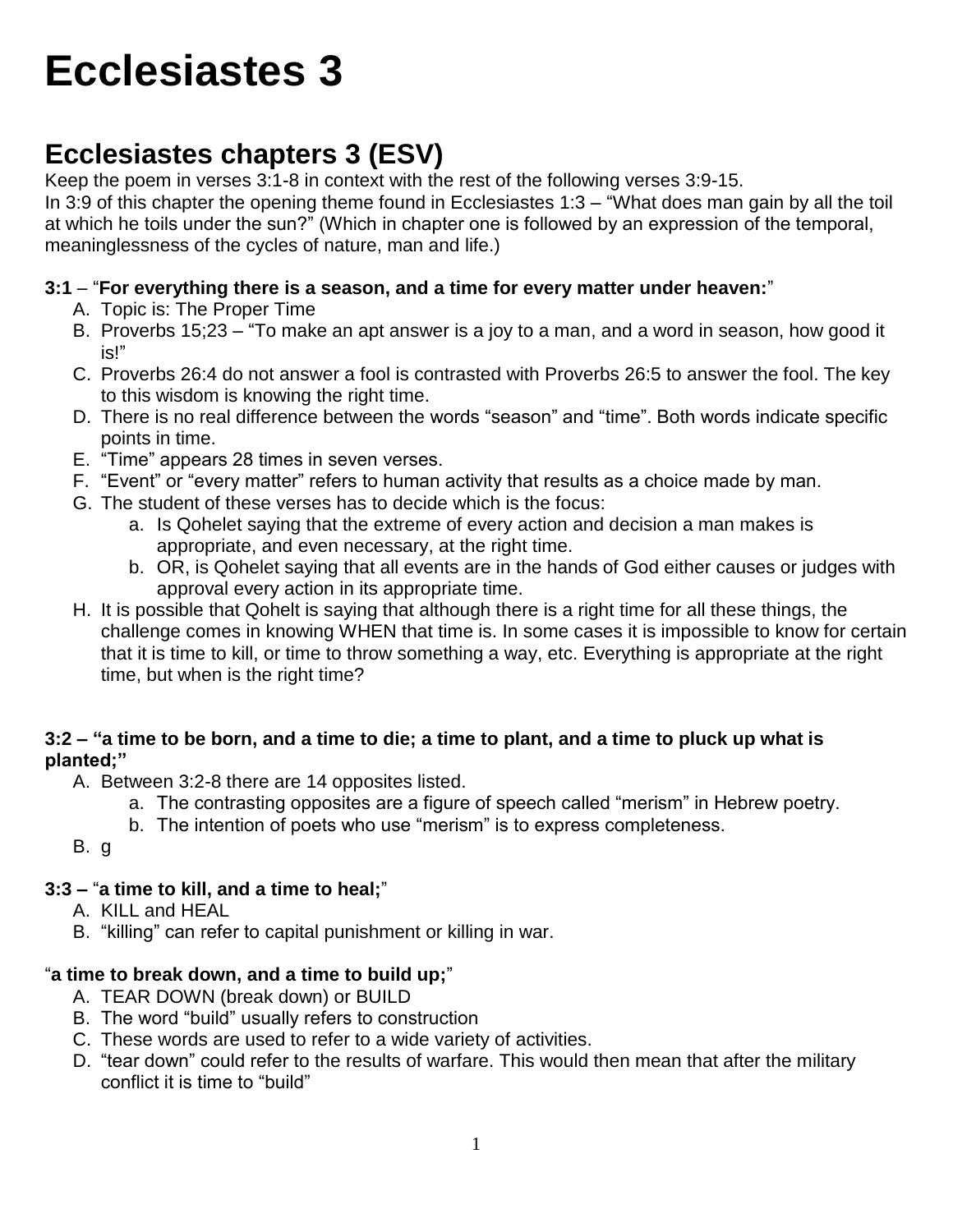#### **3:4** – "**a time to weep, and a time to laugh;"**

- A. WEEP and LAUGH
- B. 3:4 moves to the area of emotions and the actions that follow: weeping, laughing, mourning and dancing.
- C.

#### "**a time to mourn, and a time to dance;"**

- A. MOURN and DANCE
- B. Mourning and dancing could refer to the public expression of the inner personal emotions of weeping and laughing.

#### **3:5** – "**a time to cast away stones, and a time to gather stones together;"**

- A. CASTING STONES and GATHERING STONES
- B. The meaning of this is debated.
- C. It is often suggested this refers to destroying an enemies agricultural property or fields by throwing stones on it as is seen in 2 Kings 3:19 and 3:25.
- D. Gathering stones was necessary to prepare a field for preparation for planting. This is seen in Isaiah 5:2.

#### "**a time to embrace, and a time to refrain from embracing;"**

- A. EMBRACE and NOT EMBRACE
- B. The Hebrew word is *hbq* and it refers to an action of affection.
	- a. In Proverbs 5:20 *hbq* is used to refer to sexual intercourse
	- b. In Genesis 29:13 and 2 Kings 4:16 *hbq* is used to refer to a form of greeting. This is likely the intention here.

#### **3:6** – "**a time to seek, and a time to lose;"**

- A. SEEK and LOSE
- B. sss

#### "**a time to keep, and a time to cast away;"**

- A. KEEP and CAST AWAY
- B. sss

#### **3:7** – "**a time to tear, and a time to sew;"**

- A. TEAR and SEW
- B. It is possible that "tear" refers to a time of "mourning" where clothes would be "torn" and the mourned would be silent. If that is the case then the "time of sewing" would be the time to end the mourning, to resume speaking and to sew the torn clothes from the period of mourning. But, this may just be an coincidental connection these words make.

#### "**a time to keep silence, and a time to speak;"**

- A. SILENCE and SPEAK
- B. The book of Proverbs is filled with
- **3:8** "**a time to love, and a time to hate;"**
	- A. LOVE and HATE

#### "**a time for war, and a time for peace."**

A. WAR and PEACE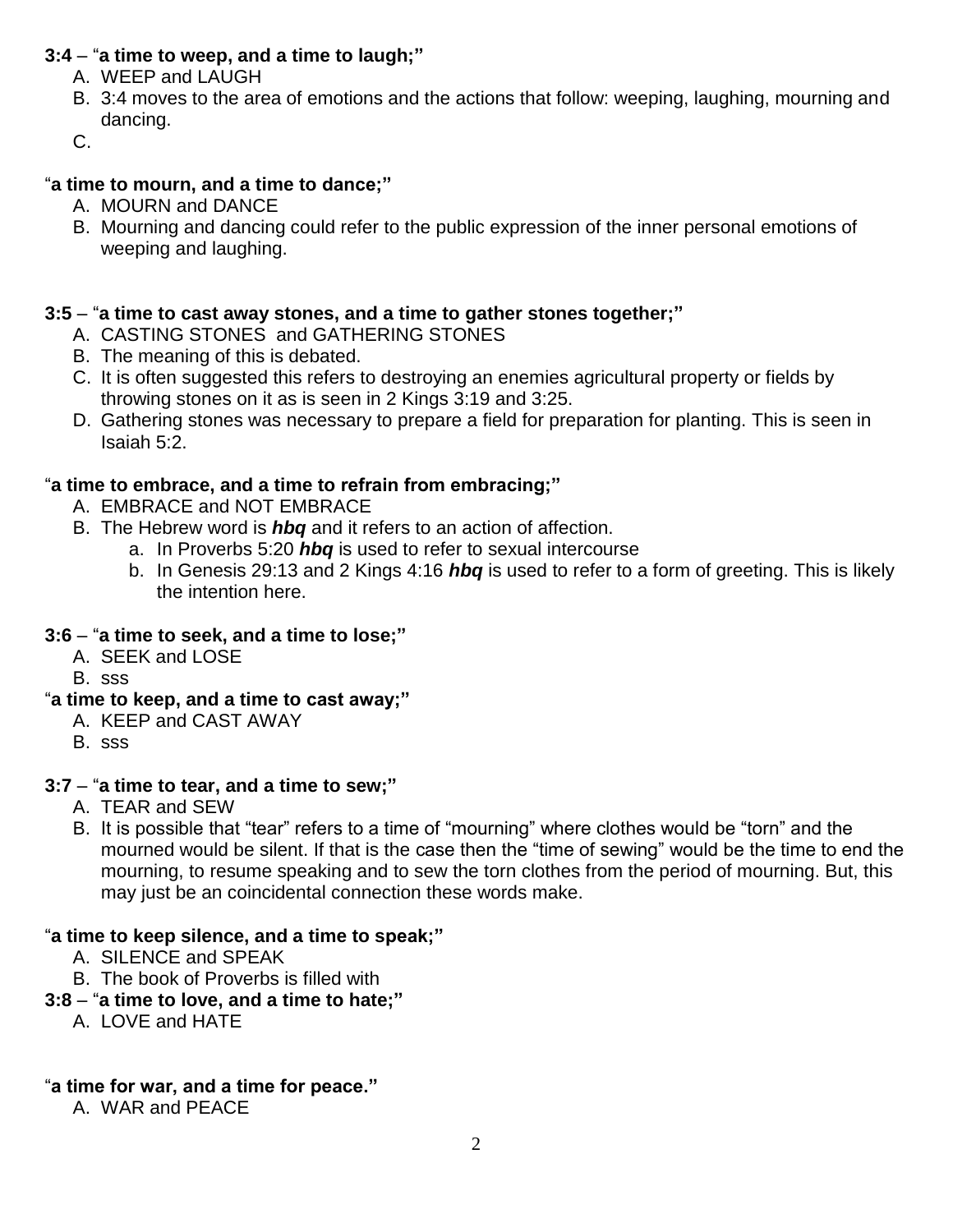- B. Notice these are not written as parallels such as:
	- a. Love and Hate/Peace and War
	- b. Love/Peace contrasts with Hate/War
- C. This lack of parallel may be an indication that Hate and War are not equals, nor a moral evil.

### **3:9** – "**What gain has the worker from his toil?"**

- A. The poem has ended
- B. Qohelet summaries with a negative, rhetorical question that seems to be saying these things:
	- a. There are many activities, events and emotions that occur
		- b. All these things are appropriate at some time
		- c. All these things are designed, approved and appointed by God
		- d. Yet, all these things are conflicting and ultimately undo the other.
		- e. Conclusion: "What is gained?"
		- f. Point: God has designed these things and appointed the times, but we do not know the why. Sometimes we don't even know the right time or the right response. The ultimate understanding is hidden.

## **3:10** – "I **have seen the business that God has given to the children of man to be busy with."**

- A. The poem identifies the business that God has assigned to man
- B. Compare this to chapter one verses 13-14.

#### **3:11** – "**He has made everything beautiful in its time. Also, he has put eternity into man's heart, yet so that he cannot find out what God has done from the beginning to the end."**

- A. This verse could try to be read with a note of hope and the sound of praise if all it said was the first two points:
	- a. God made everything beautiful in its time
	- b. God put eternity into man's heart
- B. But, this verse is in fact negative since the verse ends with, "yet so that he cannot find out what God has done from the beginning to the end."
- C. This point again seems to support the idea that Qohelet is frustrated with his inability to appreciate all things in time since only God knows and understands the details of personal and human history.
- D. An animal is not frustrated with their existence because they do not have the burden of desiring to understand the eternal element of existence that God has set in men's hearts.
- E. Qohelet explains that man lives in frustration because God has designed man for something that man cannot understand while living in time.

#### **3:12** – "**I perceived that there is nothing better for them than to be joyful and to do good as long as they live;"**

- A. This is Qohelet's application statement based on his conclusion of the poem's intent.
- B. There is nothing better for man than:
	- a. Live in joy
	- b. Do good
- C. The highest level of satisfaction man can attain while alive on the earth is personal joy and doing good for others.

#### **3:13** – "**also that everyone should eat and drink and take pleasure in all his toil—this is God's gift to man."**

- A. Qohelet two more things to joy and good deeds:
	- a. Eating and drinking
	- b. Pleasure in work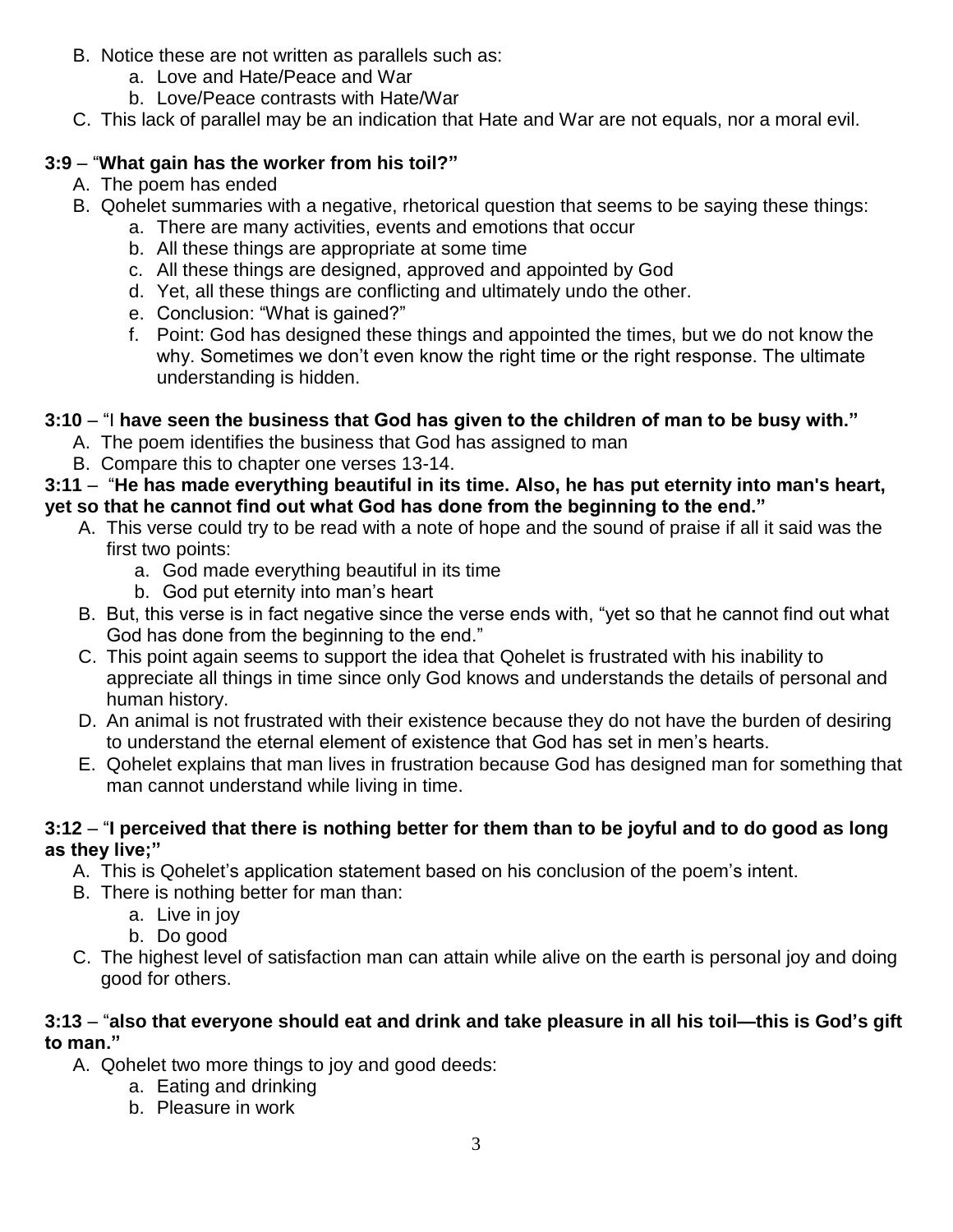- B. Man's best condition in life is less than Qohelet had hoped. Instead of reaching the extent of wisdom man is trapped below a divine ceiling that leaves man's best experience and insight at:
	- a. Joy
	- b. Good deeds
	- c. Eating and drinking
	- d. Enjoy toil
- C. And, even with that discovery, Qohelet admits that the only ones who can receive these temporal satisfactions are those to whom God decides to give them.
- D. This would include the concept that those who receive this gift of satisfaction have faith in God.
	- a. 1 Timothy 6:8 "If we have food and clothing, we will be content with that."
		- b. 1 Timothy 6:6 "Godliness with contentment is great gain."
	- c. 1 Timothy 4:3 "They forbid people to marry and order them to abstain from certain foods, which God created to be received with thanksgiving by those who believe and who know the truth. For everything God create d is good, and nothing is to be rejected if it is received with thanksgiving, because it is consecrated by the word of God and prayer."

#### **3:14** – "**I perceived that whatever God does endures forever; nothing can be added to it, nor anything taken from it. God has done it, so that people fear before him**."

A. Another conclusion from the poem above:

- a. God's work is eternal
- b. You cannot alter God's work by adding or taking from it
- c. God's purpose hiding the details is intentional: To cause people to realize there is something greater than themselves in the universe.
	- i. Acts 17:26-28, "He determined the times set for them and the exact places where they should live. God did this so that men would seek him and perhaps reach out for him and find him, though he is not far from each one of us."

#### B. ..

#### **3:15** – "**That which is, already has been; that which is to be, already has been; and God seeks what has been driven away**."

- A. The concept of the cycle is mentioned again
- B. Restatement of there is nothing new, but adds the concept that God is involved with this monotonous cycle.
- C. God seeks what he has driven away.
- D. There is a cycle in history, but with God it is spiraling to an ultimate purpose.

#### **3:16** – "**Moreover, I saw under the sun that in the place of justice, even there was wickedness, and in the place of righteousness, even there was wickedness**."

**3:17** – "**I said in my heart, God will judge the righteous and the wicked, for there is a time for every matter and for every work**."

**3:18** – "**I said in my heart with regard to the children of man that God is testing them that they may see that they themselves are but beasts."**

**3:19** – "**For what happens to the children of man and what happens to the beasts is the same; as one dies, so dies the other. They all have the same breath, and man has no advantage over the beasts, for all is vanity."**

**3:20** – "**All go to one place. All are from the dust, and to dust all return**."

**3:21** – "**Who knows whether the spirit of man goes upward and the spirit of the beast goes down into the earth?"**